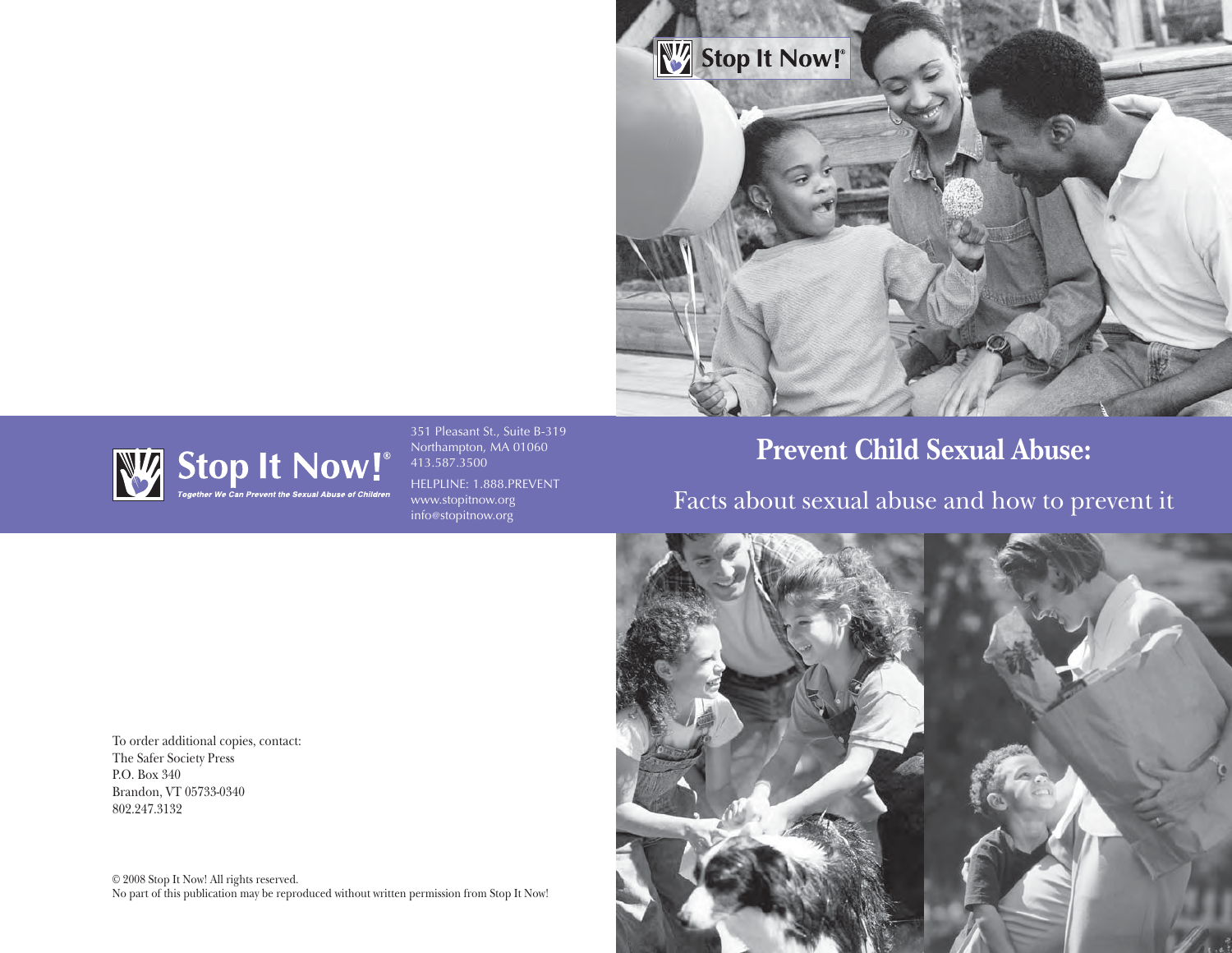## **A Happiness Worth Defending**

## **Why Do We Need To Learn About Sexual Abuse of Children?**



Kids are terrific—happy, innocent, and free. They can remind us of what is best about ourselves. When they are sexually abused, that happiness is dimmed, sometimes for life. With your help, more kids will get to grow up full of light and life.

One in three girls and one in seven boys are sexually abused before age 18.1

Kids shouldn't have to try to prevent sexual abuse all by themselves. We adults have to learn to recognize when people are acting inappropriately around our children…and to speak up before a child is harmed.

Thank you for all you already do to help our children grow up free from sexual abuse.

If you know of a child who is being sexually abused, call the Stop It Now!® Helpline at 1.888.PREVENT for information on how to report it or visit us on the web at www.stopitnow.org.

Every day, adults miss real opportunities to prevent child sexual abuse because of misinformation and confusing stereotypes about sexual abuse. It is estimated that more than 300,000 children are sexually abused every year.<sup>2</sup> Chances are, you already know a boy or girl who has been sexually abused—and in all likelihood know someone who has abused a child. By educating yourself, you can become a powerful force in making the world a safer place for kids.

It's only in the last few decades that we, as a society, have started to acknowledge how widespread child sexual abuse has been and how much it hurts children. One in five adults report that they were sexually abused as children, an experience that increases vulnerability to depression, substance abuse, aggression, and other difficulties.<sup>4</sup> More than 85% of adults who were abused say they never reported the abuse to authorities.5

In response to this new awareness, lawmakers have focused on managing convicted sex offenders and publicizing their whereabouts. While these measures have increased community awareness, they address only a tiny portion of those who are at risk to sexually harm children—those who already have been caught and convicted.

Children are routinely taught to speak up if someone approaches them in a sexual way. But to make our communities safe, we need to do more. Kids shouldn't have the burden of preventing sexual abuse by themselves.

Adults must act on their commitment to keeping kids safe by learning to recognize and respond to inappropriate behaviors around kids, before a child is harmed.

And adults have to learn what to do when it seems like someone may be

In 90% of child sexual abuse cases, the child knows and trusts the person who sexually abuses them.3

sexually interested in children or is harming a child in a sexual way. As when you see someone who is drinking and planning to drive: you step forward and offer help so they don't hurt someone.

This guidebook contains a lot of the information about how adults can step forward and help protect children. It describes what to look for and how to talk with other adults and with children about preventing sexual abuse. It offers guidance about what to do when you have a concern, even if you think, "Maybe I'm just over-reacting." And most importantly, it offers information about who to call for advice, for help, or to report a case of abuse.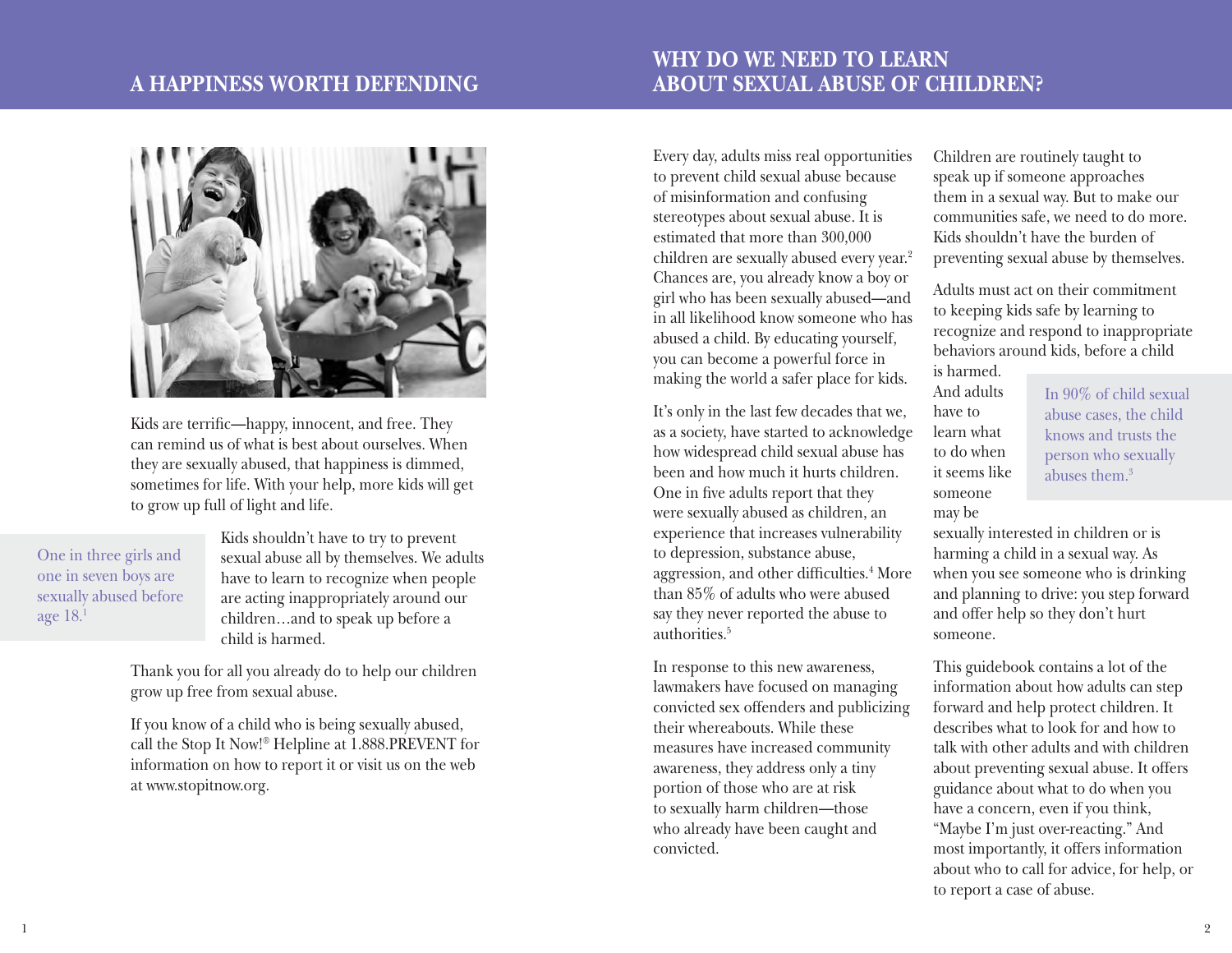It's hard to face the fact that someone we know—and even like—might be sexually inappropriate

with a child.

# **Child Sexual Abuse Includes Touching and Non-Touching Behaviors**

If you're not sure exactly what child sexual abuse is, you're not alone.

When any adult engages in sexual activity with a child, that is child sexual abuse. It is a crime in all 50 states. When the sexual activity is between children or adolescents, it is not always so clear. Some kinds of sexual behavior between children might be innocent explorations rather than abuse. Check

the section called "What About Children Who Sexually Interact With Other Children?" later in this guidebook for help in figuring out whether what you're seeing between children may be abuse, or see Stop It Now!'s

guidebook, *Do Children Sexually Abuse Other Children: Preventing sexual abuse among children and youth*.

### **Who sexually abuses children?**

People who sexually abuse children are likely to be people we know, and could even be people we care about. It would be easy to figure out who sexually abuses children if they were like the ones we see on TV—those strangers hanging around the edges of playgrounds, or the "monsters," who kidnap and kill children. But truthfully, they're hardly ever like that.

Most often people who sexually abuse children—both those who've been

reported and those who haven't are fathers, mothers, step-parents, grandparents, and other family members (uncles, aunts, cousins). Or they're neighbors, babysitters, clergy, teachers, coaches, or anyone else who has close contact with our children.

We can't tell who they are by the way they look. What they have in common is that they think about sexual interactions

> with children and then they act on those thoughts by sexually abusing a child. We know that child sexual abuse happens every day across the country, with little regard for social classes, racial or

ethnic groups, religious affiliations, or sexual orientation. That means that adults and youth who have sexually abused a child live in the same neighborhoods, shop in the same stores, and use the same parks that we do. We may know them personally as part of our family or extended family, or in our circle of friends and neighbors. But we may not know about their sexual interests in kids.

It's hard to face the fact that someone we know and like might sexually abuse children. But because it's true, we all need to know what to look for and how to make sure that everyone we know lives up to an expectation of safety in our homes and communities.

## **Touching behaviors include:**

- Touching a child's genitals (penis, testicles, vulva, breasts, or anus) for sexual pleasure or other unnecessary purpose.
- Making a child touch someone else's genitals, or playing sexual ("pants-down") games.
- Putting objects or body parts (like fingers, tongue or a penis) inside the vulva or vagina, in the mouth, or in the anus of a child for sexual pleasure or other unnecessary purpose.



# **Non-touching behaviors include:**

- Showing pornography to a child.
- Exposing a person's genitals to a child.
- Asking children to interact sexually with one another.
- Online enticement of a child for sexual purposes.
- Photographing a child in sexual poses.
- Exposing a child to adult sexual activity in person or through the use of technology.
- Watching a child undress or use the bathroom, often without the child's knowledge (known as voyeurism or being a "Peeping Tom").

If you see behaviors that concern you, please call Stop It Now!'s confidential toll-free Helpline at 1.888.PREVENT for supportive guidance, information or resources, or visit us on the web at www. stopitnow.org.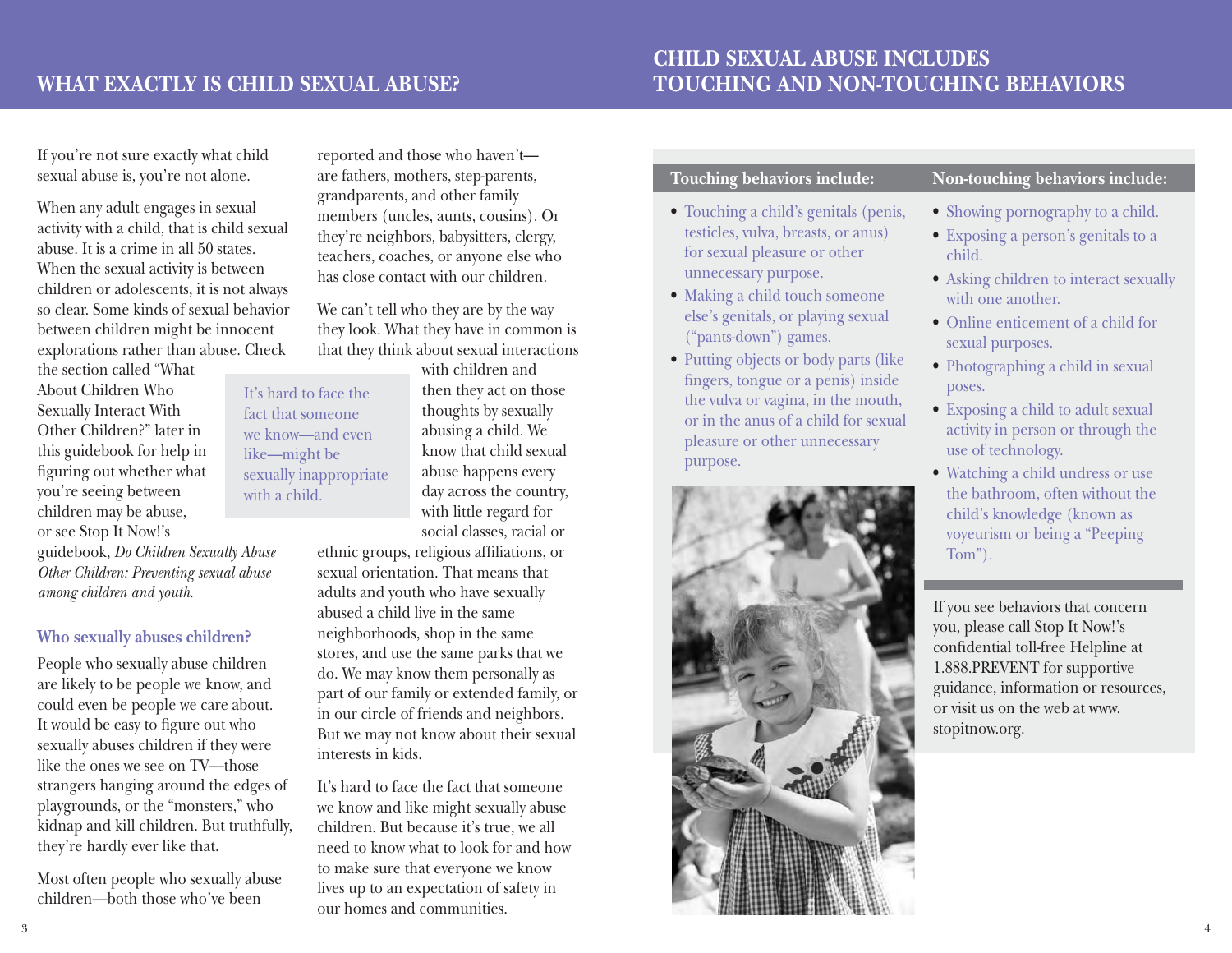Some of these behavioral signs can show up at other stressful times in a child's life such as divorce, the death of a family member, friend or pet, or when there are problems in school, as well as when abuse is involved. Any single sign doesn't mean the child was abused, but several of them mean that you should begin to explore the situation more fully.

# **Do you notice some of the following behaviors in a child you know well?** The may actually make it more difficult to  $\frac{1}{2}$  are I pled guilty because I wanted behaviors in

- Nightmares, sleep problems, extreme fears without an obvious explanation
- Sudden or unexplained personality changes; seems withdrawn, angry, moody, clingy, "checked-out" or shows significant changes in eating habits
- An older child behaving like a younger child (for example, bedwetting or thumb-sucking)
- • Develops fear of certain places or resists being alone with an adult or young person for unknown reasons
- Shows resistance to routine bathing, toileting or removing clothes even in appropriate situations
- • Play, writing, drawings or dreams of sexual or frightening images
- Refuses to talk about a secret he or she has with an adult or older child
- Stomach aches or illness, often with no identifiable reason
- • Leaves clues that seem likely to provoke a discussion about sexual issues
- Uses new or adult words for body parts
- • Engages in adult-like sexual activities with toys, objects or other children
- Develops special relationship with older friends that may include unexplained money, gifts or privileges
- • Intentionally harms himself or herself, for example, drug/alcohol use, cutting, burning, running away, sexual promiscuity
- Becomes increasingly secretive around use of the Internet or cell phone
- Develops physical symptoms such as unexplained soreness, pain or bruises around genital or mouth, sexually-transmitted disease, or pregnancy

If you see behaviors that concern you, please call Stop It Now!'s confidential toll-free Helpline at 1.888.PREVENT for supportive guidance, information or resources, or visit us on the web at www.stopitnow.org.

There is no "usual" pathway to a sexual offense. Each person who sexually abuses a child is motivated by issues that are unique to that individual. Media images of "child molesters" and portrayals of their personalities may actually make it more difficult to recognize inappropriate behaviors in those we know.

Sometimes, people who are attracted to adults and have intimate sexual relationships with other adults may sexually approach children when they are under unusual stress, like losing a job or getting a divorce.

Some people's primary sexual attraction is children. (Some never act on those feelings.)

Some people who sexually abuse children were victims of abuse or neglect as children; it's not an excuse, just a fact. Although having been abused as a child heightens the risk for becoming someone who sexually abuses children, the vast majority of sexual abuse victims live their lives without ever sexually abusing others.

Some people act impulsively, when presented with an unexpected opportunity to sexually abuse a child. Others, particularly youth with high social status or with social or emotional delays, may not even fully understand the harmful impact of their abusive actions.



ago. I pled guilty because I wanted help to stop molesting children."

#### **Words of a man in prison for sexual abuse**

Easy access to child pornography online and sexually-oriented online chat groups have eliminated many of the hurdles that previously discouraged some people from acting on their sexual interests in minors. Viewing sexual images of children and participating in forums that support sexual interactions involving children may make sexually abusive behavior seem "normal" or "acceptable" and thereby may increase the risk for handson offenses.

Some adults sexually abuse a child to feel the power and control they don't feel in their relationships with other adults.

These are just a few of the many reasons why someone may choose to sexually abuse a child. No reasons excuse or justify sexualized behaviors involving a child. No matter what the reason for the abuse, the effects on children may be severe and may last a lifetime.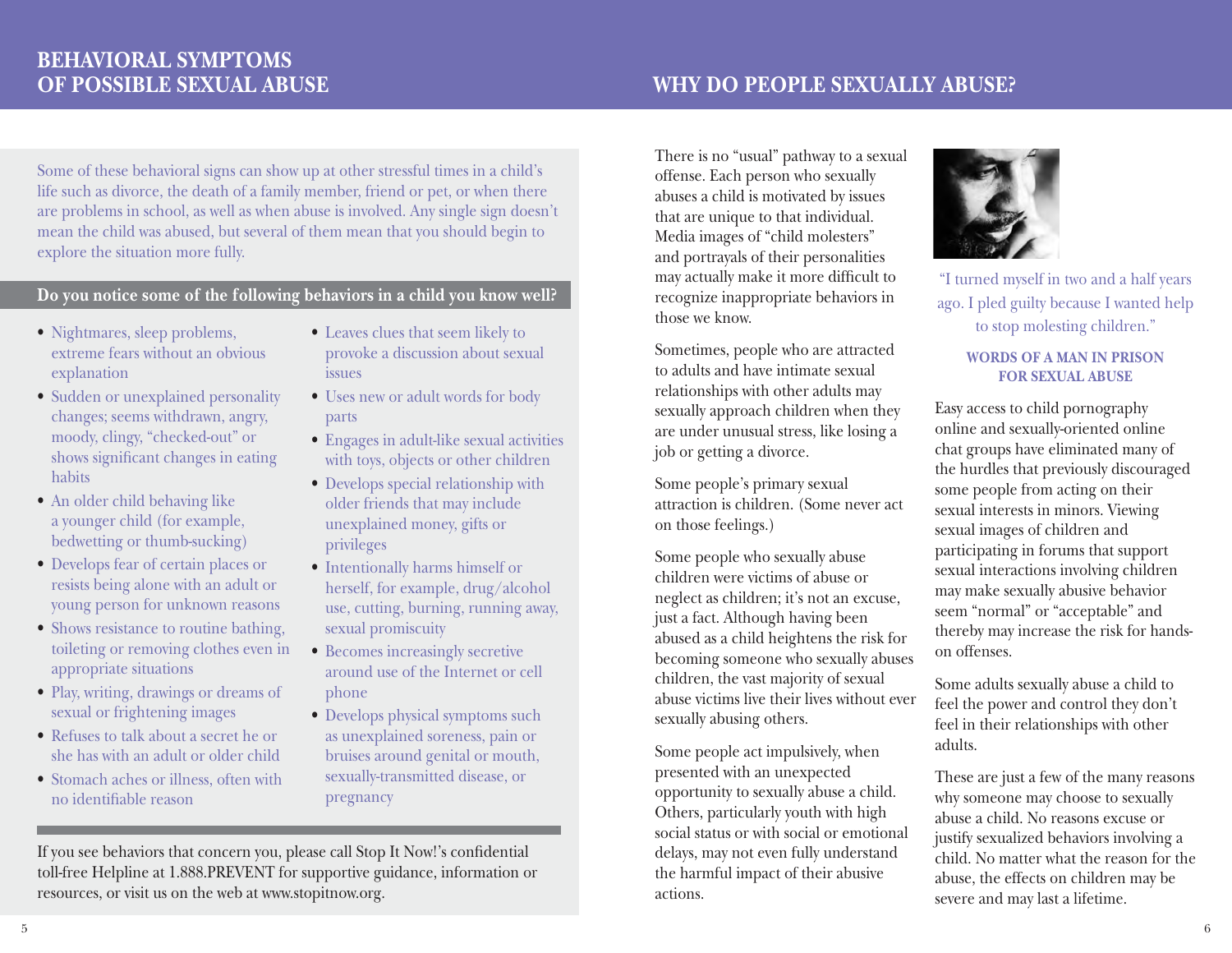# **Can People Who Sexually Abuse Children Stop It?**

# **What About Children Who Sexually Interact With Other Children?**



"Twenty-five years ago I was a respected member of my community, publisher of our local paper, and a sexual abuser. Being arrested was the best thing that could have happened to me at the time. I was lucky to get treatment… and it worked. I have now been back in society for nearly 17 years and have not abused again. I have been given a second chance and I will not throw that away."

**Words of a person who completed TREATMENT** 

**Yes!** In order to stop, people who sexually abuse children must want to change and must be able to get specialized treatment. Adults, adolescents, and children with sexual behavior problems can change their abusing behavior. They can learn to live healthy, productive lives in which they no longer harm innocent children.

You've probably heard or read the misinformation that all people who have sexually abused will abuse again. With all those stories on TV and in the papers, it's not easy to remember that the people who abuse hundreds of victims are only a few, really extreme cases. Most people who sexually abuse children are not like those you see on TV.

Treatment works. Many people who abuse will learn to control themselves around children if they are offered specialized treatment and appropriate community oversight. When people with sexual behavior problems have support and are accountable to their friends and families, they are more likely to complete their treatment programs and live productive, abuse-free lives. Again, when we confront these behaviors at the earliest stages, especially in children and teens, they are most likely to change and not abuse again.

If you are concerned about your own or someone else's sexualized behaviors towards children, please call Stop It Now!'s confidential toll-free national Helpline at 1.888.PREVENT (1.888.773.8368) for supportive guidance, information or resources, or visit us on the web at www.stopitnow.org.

When children or adolescents interact in a sexual way, it is sometimes difficult to tell the difference between natural sexual curiosity and potentially abusive

More than a third of all sexual abuse is committed by someone under the age of 18.6

behaviors. Some sexual activities are normal for children at certain ages. Children, particularly younger

children, may engage in inappropriate interactions without understanding the hurtful impact it has on others. For this reason, it may be more helpful to think in terms of a child's sexually "harmful" behavior rather than sexually "abusive" behavior.

But there are some features of interactions that should raise concerns if you see children involved in sexual play. Consider:

**Size:** Is one of the children/teens involved much larger or stronger than the other?

**Status:** Does one of the children/teens have more power in the relationship for example, a babysitter, a club or team leader, a socially popular child who bullies others?

**Ability:** Does one of the children/ teens have greater mental, emotional, or physical ability than the other? Is the possible victim disabled or developmentally delayed?

**Power:** Is one of the children/teens using tricks, threats, bribes, or physical force?

If you answered "yes" to any of these questions, the sexual activity may be abusive and a report to child protective services may be appropriate. If you have any questions about what you are seeing, or if you need support, please call Stop It Now!'s confidential toll-free, national Helpline 1.888. PREVENT (1.888.773.8368). You can speak confidentially with a professional about your concerns, and learn what options and local resources are available to you. Remember, you do not need to be sure that it is abuse to call. By calling, you learn how to get help for all of the children involved.

"I made the most difficult decision of my life—I decided to report my son for sexually abusing another child. But our lives are better in many ways. He is getting the help he needs to stop."



**Mother of teen with sexual behavior problems**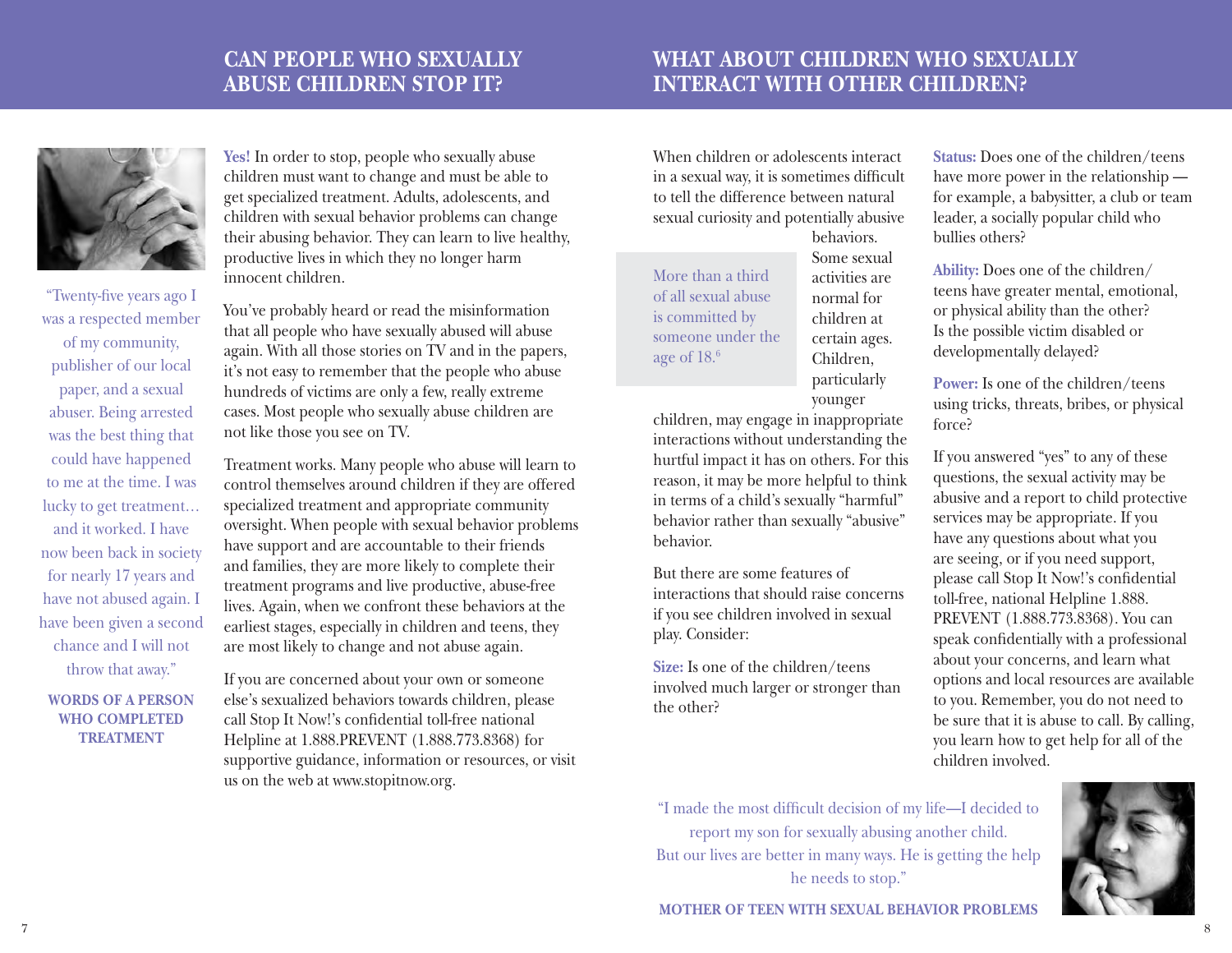While learning about their bodies and sexuality, children may behave in ways that seem out of sync with their age or developmental stage. The chart below describes kinds of behavior that are common and less common in a given developmental stage. Many factors—for example, having an older sibling or unsupervised exposure to certain television, films, games or song lyrics—may increase a child's awareness of knowledge, attitudes and behaviors of an older age group. Usually, unexpected

behavior can be redirected with a simple instruction. Of particular concern are uncommon behaviors that a child seems unable to control after being asked to stop.

## **Preschool (0 to 5 years of age)**

**Common:** Sexual language relating to differences in body parts, bathroom talk, pregnancy and birth. Genital stimulation at home and in public. Showing and looking at private body parts.

**Uncommon:** Discussion of specific sexual acts or explicit sexual language. Adult-like sexual contact with other children.

### **School-age children (6 to 12 years of age)**

May include both pre-pubescent children and children who have already entered puberty, when hormonal changes are likely to trigger an increase in sexual awareness and interest.

## **Before puberty**

**Common:** Questions about relationships and sexual behavior, menstruation and pregnancy. Experimentation with same-age children, often during games, kissing, touching, exhibitionism and role-playing. Private genital stimulation.

**Uncommon:** Adult-like sexual interactions, discussing specific sexual acts or public genital stimulation.

## **After puberty begins**

**Common:** Increased curiosity about sexual materials and information, questions about relationships and sexual behavior, using sexual words and discussing sexual acts, particularly with peers. Increased experimenting including open-mouthed kissing, body-rubbing, fondling. Masturbating in private.

**Uncommon:** Consistent adult-like sexual behavior, including oral/ genital contact or intercourse. Masturbating in public.

#### **Adolescence (13 to 16 years of age)**

**Common:** Questions about decision making, social relationships, and sexual customs. Masturbation in private. **AT** Experimenting between adolescents of the same age, including open-mouthed kissing, fondling and body rubbing, oral/genital contact. Also, voyeuristic

behaviors are common. Intercourse occurs in approximately one-third of this age group.

**Uncommon:** Masturbating in public and sexual interest directed toward much younger children (for example, non-peers).

If you see behaviors that concern you, please call Stop It Now!'s confidential toll-free national Helpline at 1.888.PREVENT (1.888.773.8368) for supportive guidance, information or resources, or visit us on the web at www.stopitnow.org.

Adapted from Wurtele, S.K. and Miller-Perrin, C.L. Preventing Sexual Abuse. University of Nebraska Press. Lincoln, NE. 1992.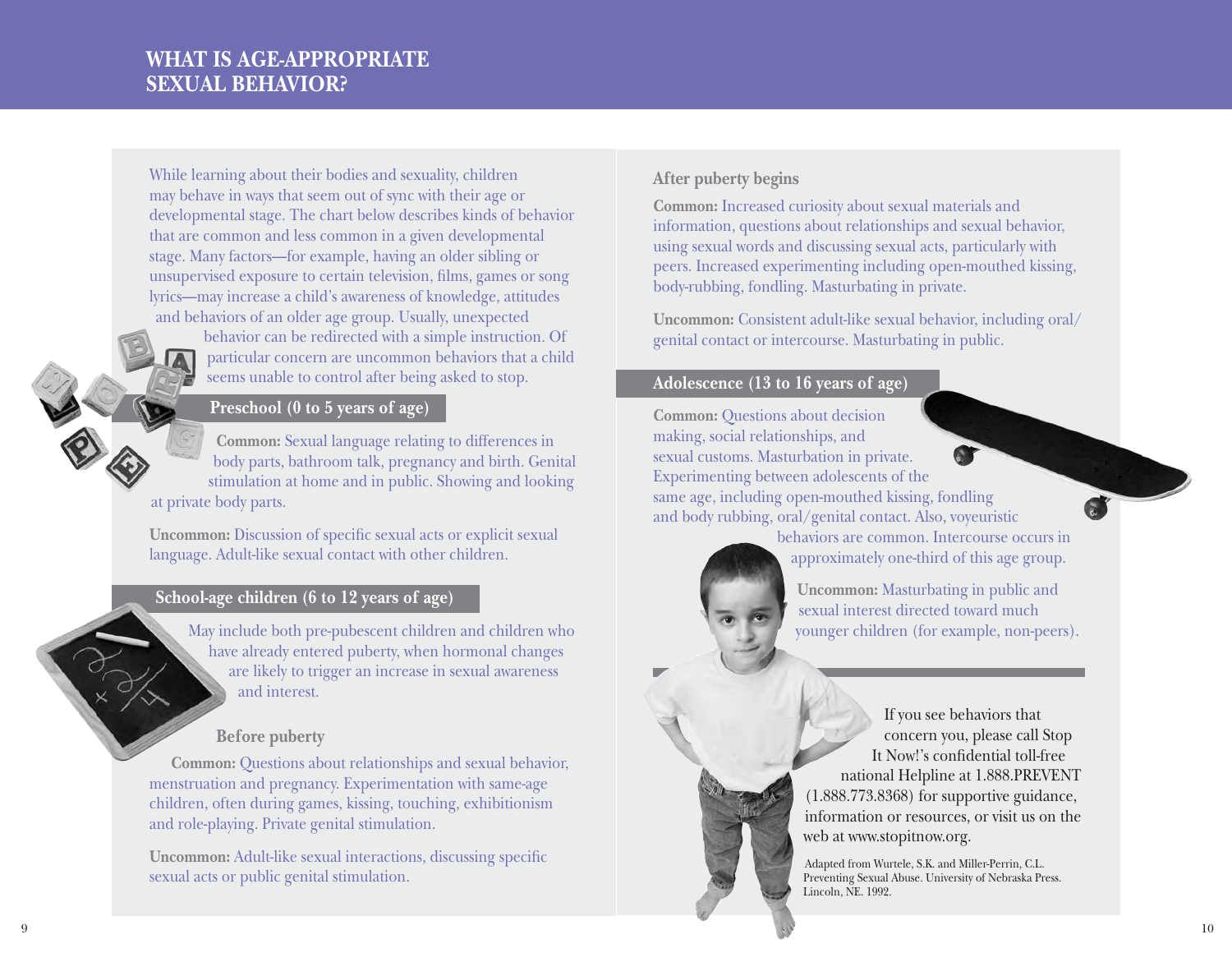## **Everyone needs to speak up.**

When we don't take the keys from a drunk friend who's about to drive, we're risking that friend's and other people's lives on the road. When we don't question a friend's sexualized comments or behaviors toward a child, we're risking the well-being of our children and the future of the friend.

People who sexually abuse children rely on our confusion and on our reluctance to acknowledge discomfort. Adults – all of us—need to talk together about sexual abuse and to learn what to do to keep children safe. The first steps are setting clear boundaries and limits with everyone involved in our family and social circle and speaking up when any of those rules are broken.

Often, families whose kids were sexually abused wish that they had talked more openly beforehand with their children in ways that would have made them less vulnerable when someone tried to approach them sexually. By getting comfortable using words like "penis", "vagina", or "penetration," we adults can teach our sons and daughters how to talk about it when they are made uncomfortable. When adults and kids have the right words, it's easier for kids to tell us when they are sexually approached or harmed. Shyness or embarrassment about sexual behaviors can also make it more difficult to talk with someone who may be acting inappropriately toward a child.



"My brother-in-law Harry was touching his eleven-year-old daughter. She was clearly uncomfortable with his attention. 'Don't worry about it,' I told her. 'Your dad doesn't mean anything by it.'

I wish I had told Harry, in front of my niece, 'I see Janice is uncomfortable. You should stop touching her like that.' This would let my niece know that it is okay to say 'no' to him. It would let Harry know that someone is watching and noticing and not afraid to speak up."

**Aunt of a child who was abused**

Have you ever seen someone playing with a child and felt uncomfortable with it? Maybe you thought, "I'm just over-reacting," or, "He/She doesn't really mean that." If you are uncomfortable, but don't see specific signs, trust your instincts and ask more questions. Below is a list of behaviors that might be cause for concern.

#### **Do you know an adult, adolescent or older child who:**

- Makes others uncomfortable by ignoring social, emotional or physical boundaries or limits?
- Refuses to let a child set any of his or her own limits? Uses teasing or belittling language to keep a child from setting a limit?
- • Insists on hugging, touching, kissing, tickling, wrestling with or holding a child even when the child does not want this physical contact or attention?
- Frequently makes sexual references or tells sexual or suggestive jokes with children present?
- • Exposes a child to adult sexual interactions without apparent concern?
- Has secret interactions with teens or children (such as games, sharing drugs, alcohol, or sexual material) or spends excessive time emailing, text messaging or calling children or youth?
- • Seems "too good to be true," for example, baby sits different children for free; takes children on special outings alone; buys children gifts or gives them money for no apparent reason?
- Allows children or teens to consistently get away with inappropriate behaviors?

If you answered "yes" to some of these questions, talk to that person. For more information and supportive guidance about starting a conversation with someone, see our *Let's Talk* guidebook on our website at www.stopitnow.org or please call Stop It Now!'s confidential toll-free national Helpline at 1.888.PREVENT (1.888.773.8368).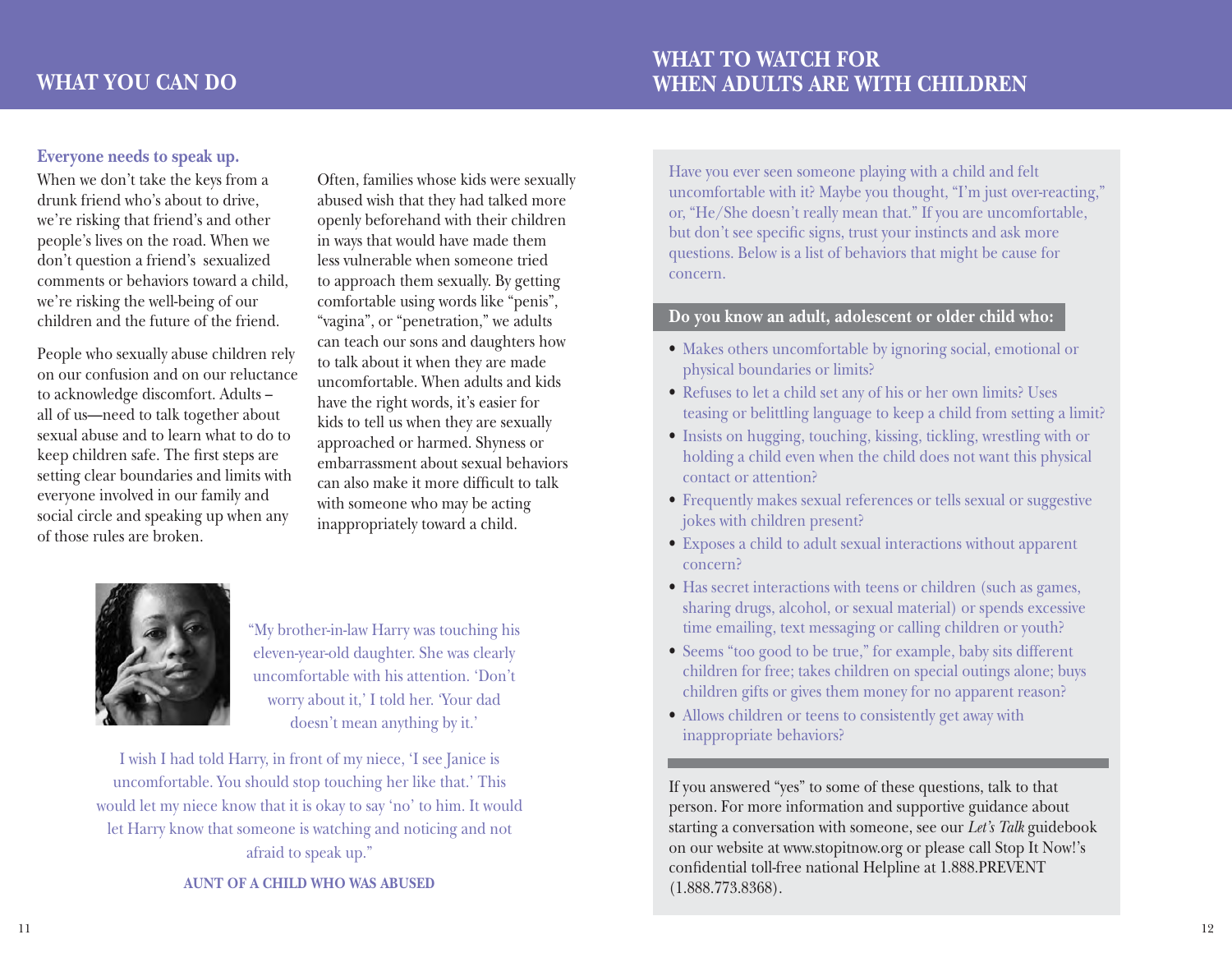# **develop a safety action pl For Your Fami ly**

It is important to teach children about safety. It is more important to teach ourselves what we need to know in order to keep our children and communities safe. Here are some things that you and your family can do to prevent the sexual abuse of children. Adults need to:

### **Take responsibility**

- • **Adults must watch for any inappropriate behaviors** in other adults or older youth because children, especially young ones, are not as able to recognize these behaviors or to protect themselves.
- • **Stay attuned to your children's use of technology** – Internet, email, instant messaging, webcam use, peer-to-peer



and social networking sites, and cell use, including photo exchanges. Model safe choices and behavior. The illusion of anonymity on these electronic mediums often leads to a breakdown of social rules and expectations that would be assumed if the interactions were face-to-face. Whenever possible, keep the interactions visible and public. Kids, and even adults can easily stumble into inappropriate or possibly dangerous situations and exchanges. Educate yourself. Establish clear, firm guidelines and stick to them.

• **Show in your own life how to say "no."** Teach your children that their "no" will be respected, whether it's in playing or tickling or hugging and kissing. For instance, if your child does not want to give Grandma a kiss, let the child shake hands instead. And, make sure Grandma understands why this is important for the safety of the child.



- • **Set and respect family boundaries.** All members of the family have rights to privacy in dressing, bathing, sleeping, and other personal activities. If anyone does not respect these rights, an adult should clearly tell them the family rules.
- • **Speak up when you see any inappropriate behaviors.** Interrupt and talk with whoever is making you uncomfortable in a situation or with someone in a position to intervene. They may need help to stop these behaviors.
- • **Report anything you know or suspect might be sexual abuse.** If nobody speaks up, the abuse will not stop.

## **Learn, teach, and practice**

- • **Practice talking with other adults about difficult topics.** Say the words out loud so that you become more comfortable using the words, asking questions, and confronting behaviors.
- • **Be receptive with both the adults and the children in your life about their difficult issues.** Help them get comfortable talking with you. Show them that you will listen to anything they have to say, even if they talk about something embarrassing or something they've done wrong.
- • **Use the proper names of body parts.** Just as you teach your children that a nose is a nose, they need to know what to call their genitals. This knowledge gives children correct language for understanding their bodies, for asking questions that need to be asked, and for telling about any behavior that could lead to sexual abuse.
- • **Be clear with adults and children about the difference between okay touch and touch that is not okay.** For younger children, teach more concrete rules such as "talk with me if anyone—family, friend, or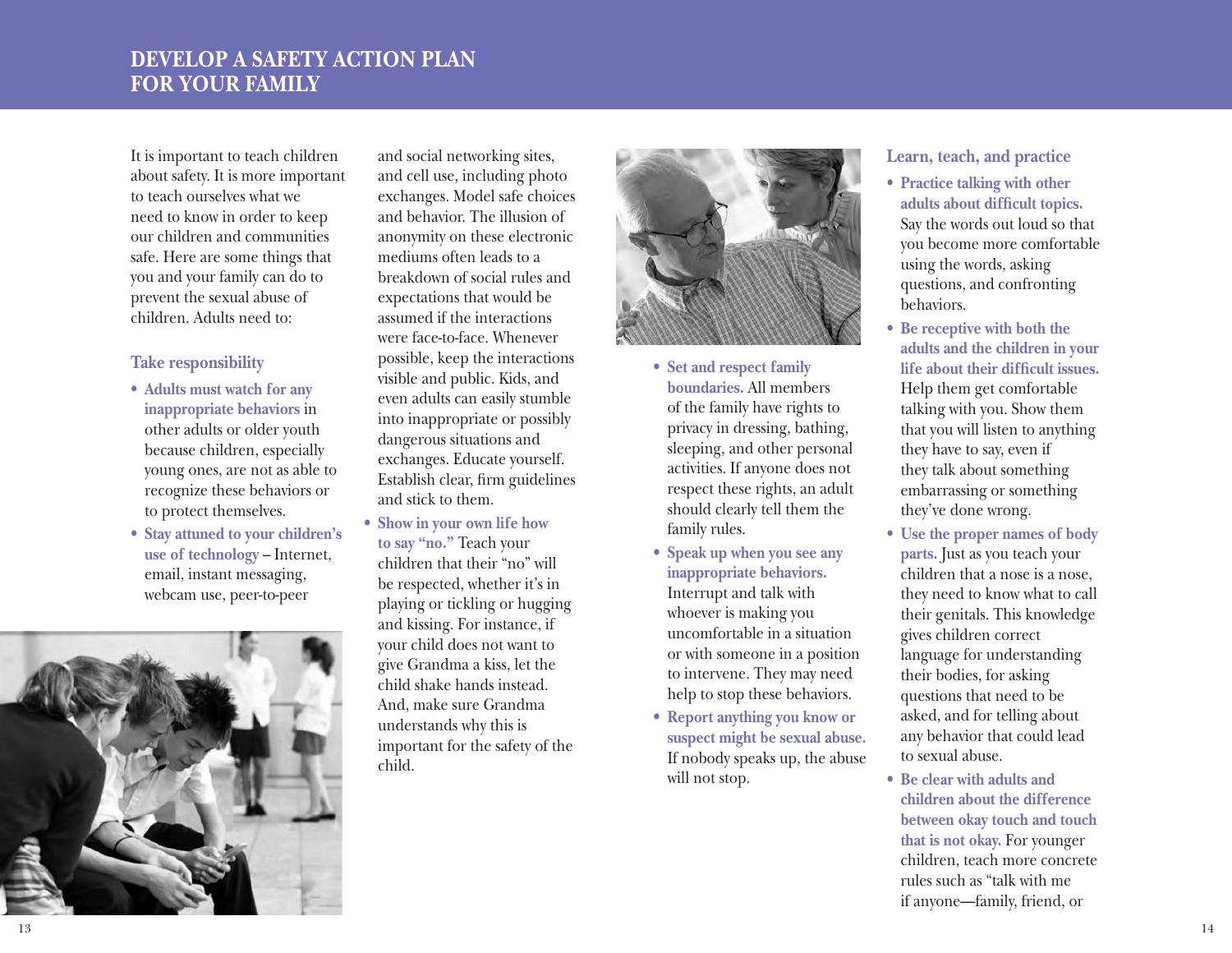# **Develop A Safety Action Plan For Your Family (cont.)**

anyone else—touches your private parts." Also teach kids that it is not okay to use manipulation or control to touch someone else's body.

- • **Explain to the adults and children you know about the difference between a secret and a surprise** and show them how secrets may make kids unsafe. Surprises are joyful and generate excitement in anticipation of being revealed after a short period of time. Secrets exclude others, often because the information will create upset or anger. When keeping secrets with just one person becomes routine, children are more vulnerable to being abused.
- • **Make it clear that children will be supported when they request privacy or say "no"** to an activity or a kind of touch that makes them uncomfortable.
- • **Give kids permission to tell anyone they trust** if they feel scared, uncomfortable or confused by someone's behavior toward them.

#### **Make a plan**

• **Create a family safety plan that is clear to everyone and easy to follow** (www.stopitnow. downloads/SafetyPlan.pdf). Make sure that as adults, you know how to challenge each other when you see any inappropriate behaviors. List

who to talk with when you see something you are unsure about and who to call if you believe there is a need to report sexual abuse. Teach children about what to do and who to talk with if they are sexually threatened or touched by someone.

• **Make a list of people and organizations you can call** 

## **for advice, information, and help.** (Check the resources at the end of this booklet.) Even if you do not have children of your own, you can be a resource about how to report and how to get help for everyone involved. If you know that a child has been sexually abused, be sure to get help for the child quickly, so the harm can be healed.

# **Physical Warning Signs that A Child May Have Been Abused**

## **Does a child close to you have:**

- • Unexplained bruises, redness, or bleeding of the child's genitals, anus, or mouth?
- Pain at the genitals, anus, or mouth?
- • Genital sores or milky fluids or repeated infections in the genital area?

If you said "yes" to any of these examples, bring your child to a doctor or emergency room. A doctor can help you understand what may be happening and test for sexually transmitted diseases. If you have any questions about these or other signs and symptoms or see behaviors that concern you, please call Stop It Now!'s confidential toll-free national Helpline at 1.888.PREVENT (1.888.773.8368) for supportive guidance, information or resources, or visit us on the web at www.stopitnow.org.

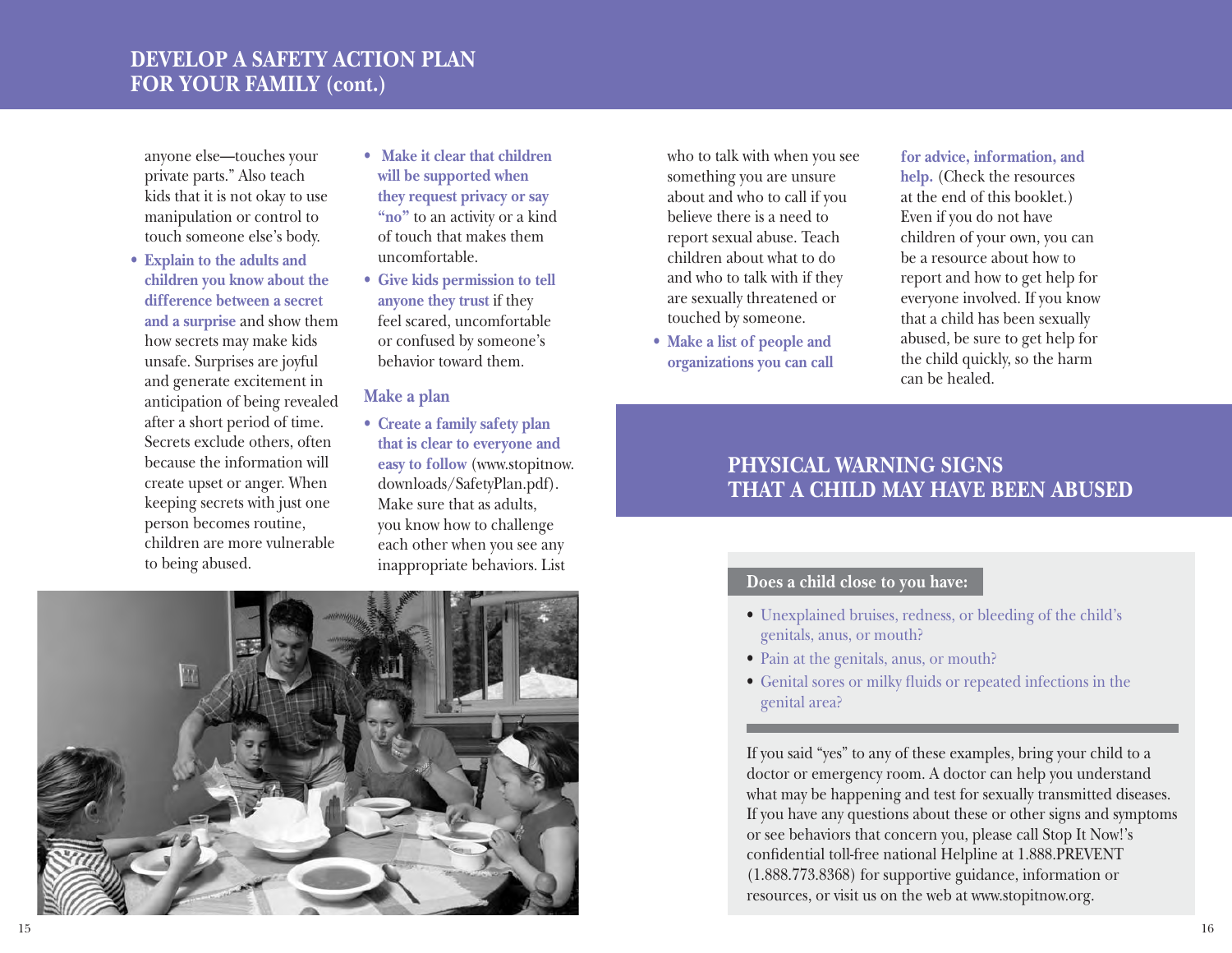Someone you care about may be acting in ways that worry you. These behaviors may indicate a risk to sexually abuse a child or may be a way for this person to ask for help. Many people with sexual behavior problems wish someone had asked them what was going on or had told them where to call. Inappropriate behaviors may become abusive if the individual does not get the help he or she needs.

#### **Do you know someone who:**

- Misses or ignores social cues about others' personal or sexual limits or boundaries?
- Spends most of spare time with children and shows little interest in spending time with another adult?
- Links sexuality and aggression in language or behavior, for example, sexualized threats or insults, like "whore" or "slut"?
- Makes fun of children's body parts, describes children with sexual words like "stud" or "sexy" or talks again and again about the sexual activities of children or teens?
- Has an interest in sexual fantasies with children or is unclear about what's appropriate with children?
- Minimizes hurtful or harmful behaviors when confronted; blames others or denies harmfulness of

actions or words despite impact?

- • Often has a "special" child friend, maybe a different one each year?
- Encourages silence and secrets in children?
- Masturbates so often that it gets in the way of important day-to-day activities?
- Was physically, sexually or emotionally mistreated or abused as a child and has not adequately addressed the possible effects?
- Downloads/views Internet pornography and is not willing to show if children are involved?
- Becomes so pre-occupied with the Internet sexual activity that it starts to impact family and/or work life.
- • Asks adult partners to dress or act like a child or teen during sexual activity?

While single behaviors, in themselves, do not indicate that an individual is likely to engage in sexually-harmful behaviors, these behaviors, especially in combination, may strongly suggest that an adult or adolescent needs help. If you see behaviors that concern you, please call Stop It Now!'s confidential tollfree Helpline at 1.888.PREVENT (1.888.773.8368) for supportive guidance, information or resources, or visit us on the web at www.stopitnow.org.

#### **What is community notification?**

All states have enacted sex offender registration laws as a means of providing law enforcement with an additional investigative tool. Community notification laws authorize the public release of information about certain registered sex offenders. You may be notified by a law enforcement officer when a convicted sex offender has moved into your neighborhood. In many communities, notification includes a community education meeting where you can learn more about methods you can employ to prevent sexual abuse of children.

Since the registry lists represent a small proportion of sex offenders in any community, we don't know how useful community notification actually is for protecting children. To learn more about how registration and community notification are handled in your state, visit Dru Sjodin National Sex Offender Registry at www.nsopr.gov.

If you have learned that someone convicted of sexual abuse of a child is living in your community, you might feel angry, scared, and



unsafe. Sometimes, just having more information can diminish those feelings and help you recognize that the situation is manageable. Remember, supporting this person to become a safe member of your community is in everyone's best interest. It may help you to find out more about the person and share what is helpful with your family.

## **Some things you can do if someone with a sexual abuse conviction is living in your community**

- • **Don't panic.** Respond calmly. Act with thought. Many people with a history of sexually offending are motivated to succeed when they re-enter society. Contrary to conventional wisdom, specialized counseling can be effective. Re-arrest rates for sexual offenses are actually very low. When given steady support, counseling and supervision they often pose little threat to anyone in the neighborhood.
- • **Create a family safety plan.** Your children and your family need to know what to do if anyone—family, friend, acquaintance, neighbor, or stranger—is approaching a child

"Unless there is help available, why would an offender admit his crimes? None of us wants to expose our darkness, especially when there is no light to shine down and heal it." **Words from a survivor of child sexual abuse**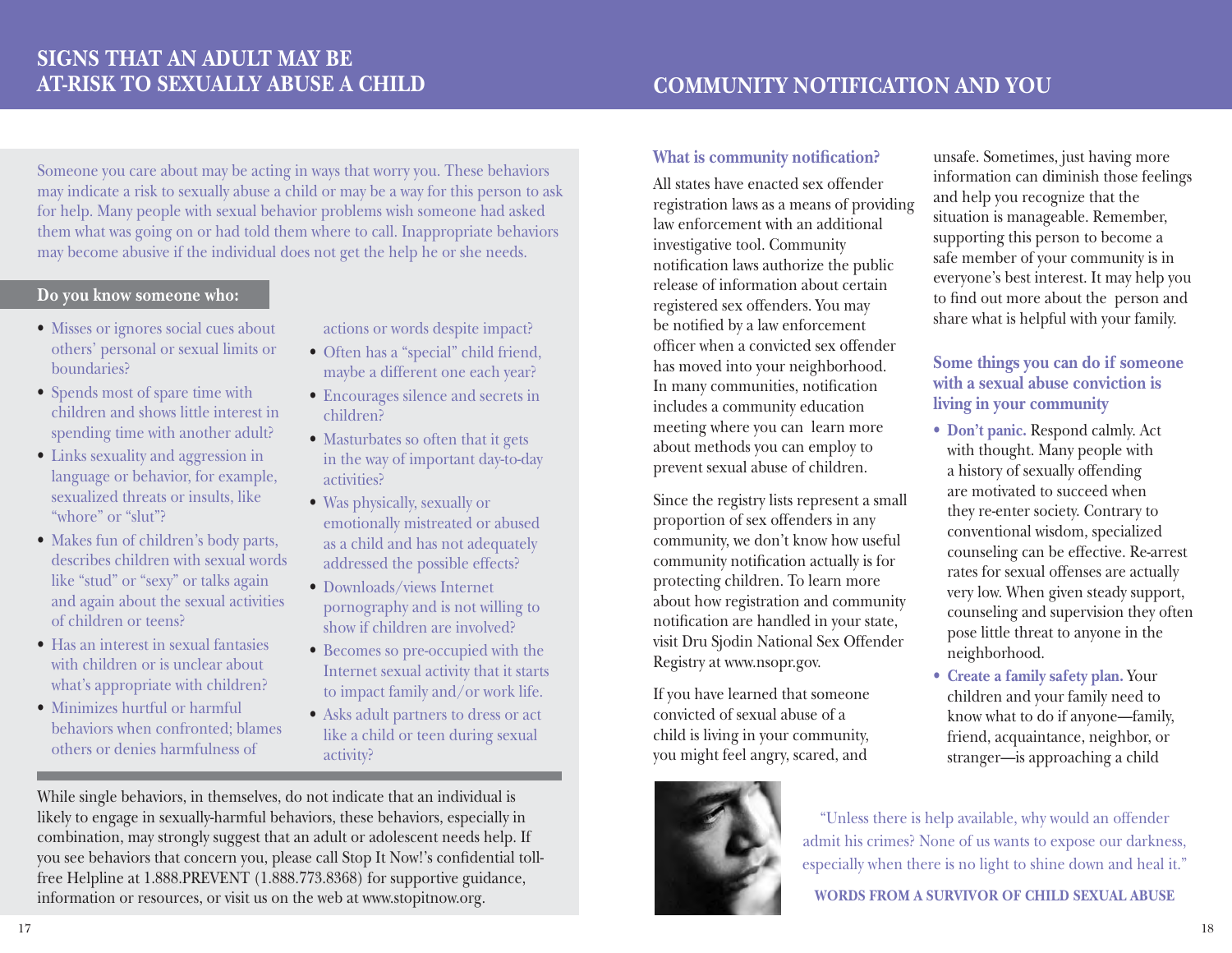sexually. Remember, abuse is most likely to happen with someone you already know. To download information about creating a family safety plan go to www.stopitnow.org/ downloads/SafetyPlan.pdf.

- • **Look for more information.** If there was a public notice, ask the contact person or organization on the notice for more information. There may be a public meeting, local resources, or other materials that would help you and your family. Information may be available on the state's sex offender registry.
- • **Attend the public community notification meeting if there is one so you can learn more about this person, the risk level, and how he or she will be supervised in the community.** Learn about the restrictions placed on this person so if you see him or her doing something inappropriate you know how to report it.
- • **Find out if a person convicted of a sexual offense is being supervised.** Ask the person or organization who has notified you if the person who sexually abused in the past is being supervised by a probation or parole officer. You should be able to get the name and telephone number of the probation or parole officer. This officer may be able to answer more complex questions about the risk this person may pose to your family.



- • **If circumstances seem right, consider joining another neighbor in approaching the person with an offer of support, perhaps through the probation or parole office.** Remember, you may already know this person or his or her family and friends. Even if this person is new in your community, he or she is a part of it now. If the person who sexually abused is open and honest about the past, he or she may really be trying to change and live a different life. Show your support for this person's willingness to live a different life that keeps children safe. Your support and watchfulness can help in his or her recovery. It is also a chance to alert this person that you know about his or her past and are aware of his or her actions today.
- • **Notify the police if you see this person in a suspicious situation.** Avoid a hostile confrontation. Making threats or taking revenge may put you at legal risk. It's also important to avoid any action that may just push the person who has sexually abused into hiding, where normal life is almost impossible and it's easier to go back to old abusive ways. No matter how you feel about this person, if you see him or her in a suspicious or dangerous situation, call the police or probation/parole officer. Many people who have sexually abused go on to live productive, abuse-free lives. But not all will make the needed changes in their lives. Your supportive watchfulness may help the person who has abused keep himself or herself under control.

"Yet one more tragedy is that his kids are going to have to suffer for his actions with community notification following them everywhere he goes. They are going to unfairly bear the brunt."



**Grandmother of children of a person convicted of a sex offense**

### **Don't wait to be notified**

What we do know is that there are people who have abused in our communities, some already identified, some not. Don't just wait to be notified about someone who has been convicted of a sexual offense. Talk to your family and friends now. Make the sexual safety of children a priority all the time with everyone in your community.

**Remember:** 88% of sexual abuse is never reported.<sup>5</sup> Authorities can't notify you about most people who sexually abuse because they've never been identified.

Your safety action plans for your family and community are the same whether or not you've been notified about someone with an offense in your community. Think about those who may abuse in the same way that you stay aware of possible speeding cars, children in the streets, or drug dealers near your child's school.

If you know what to look for and how to take action, people who sexually abuse children will not have access to them. Their abusive behavior can be stopped when we are all aware. They can get help to prevent any further abuse.